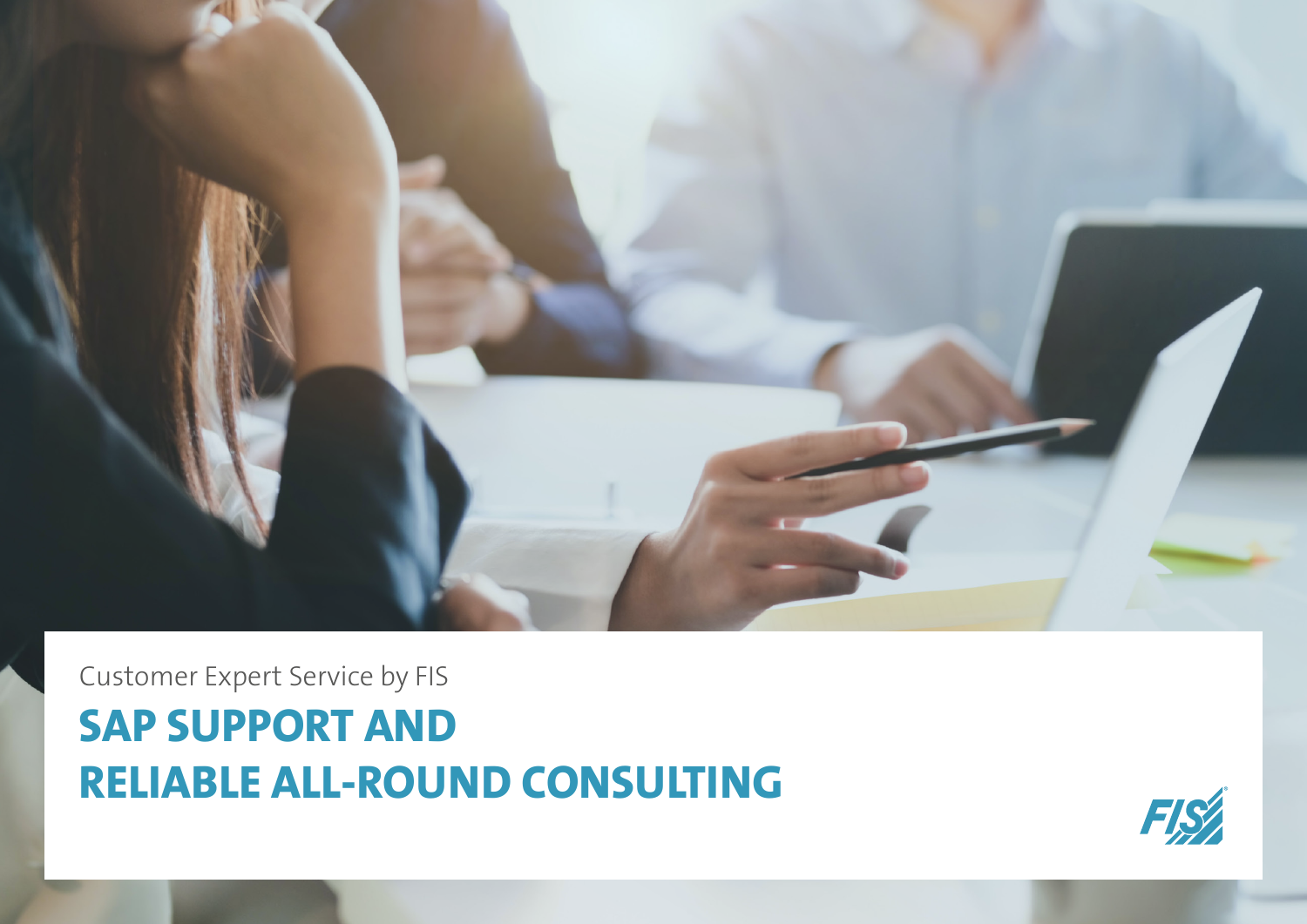

**From a single provider:** Consulting, implementation and smooth operation



**Competent:** More than 100 professionals in our Customer Expert Service





**Industry expertise:** Long-term experience in wholesale trade & industry

**Business processes within the entire company are continuously changing. IT systems and landscapes become more and more complex. As a consequence, integrated processes increasingly gain in importance, also in Lifecycle Management.**

**The IT specialists at FIS are your reliable partners for SAP consulting, all aspects of architecture, software and SAP optimizations as well as a smooth operation of your ERP system landscape.**

# **WHICH SAP SUPPORT SERVICES AND OTHER SERVICES DOES FIS PROVIDE?**

■ **Consulting & Change Management**

Our Customer Expert Service professionals will advise you on "Lifecycle Management" of SAP systems or SAP optimizations by FIS. Furthermore, they will support you in rollouts and transition projects to SAP S/4HANA and offer individual consulting and training courses.

In addition to consulting activities, our professionals also assume the strategic design of your SAP landscapes as well as the implementation of new processes and functions - and all of this from a single source.

Here, a personal service manager will assist you and, as a consequence, provide for short communication paths as well as fast replies to your requests.

### ■ **Expertise in trade & industry**

Our SAP professionals have technical know-how as well as distinct knowledge of your industry sectors and business processes: from quotation creation, shipping notification to invoice. Due to a seamless integration of customers, vendors and authorities, you will obtain completely integrated business processes.

# ■ **Application management & proactive support**

In application management, our team will answer your questions concerning SAP and FIS services and products. By means of regular monitoring and remote services of your systems, errors are prevented or quickly rectified. Here, our support team works according to ITIL standards allowing you to benefit from clear responsibilities and consequent error prevention.